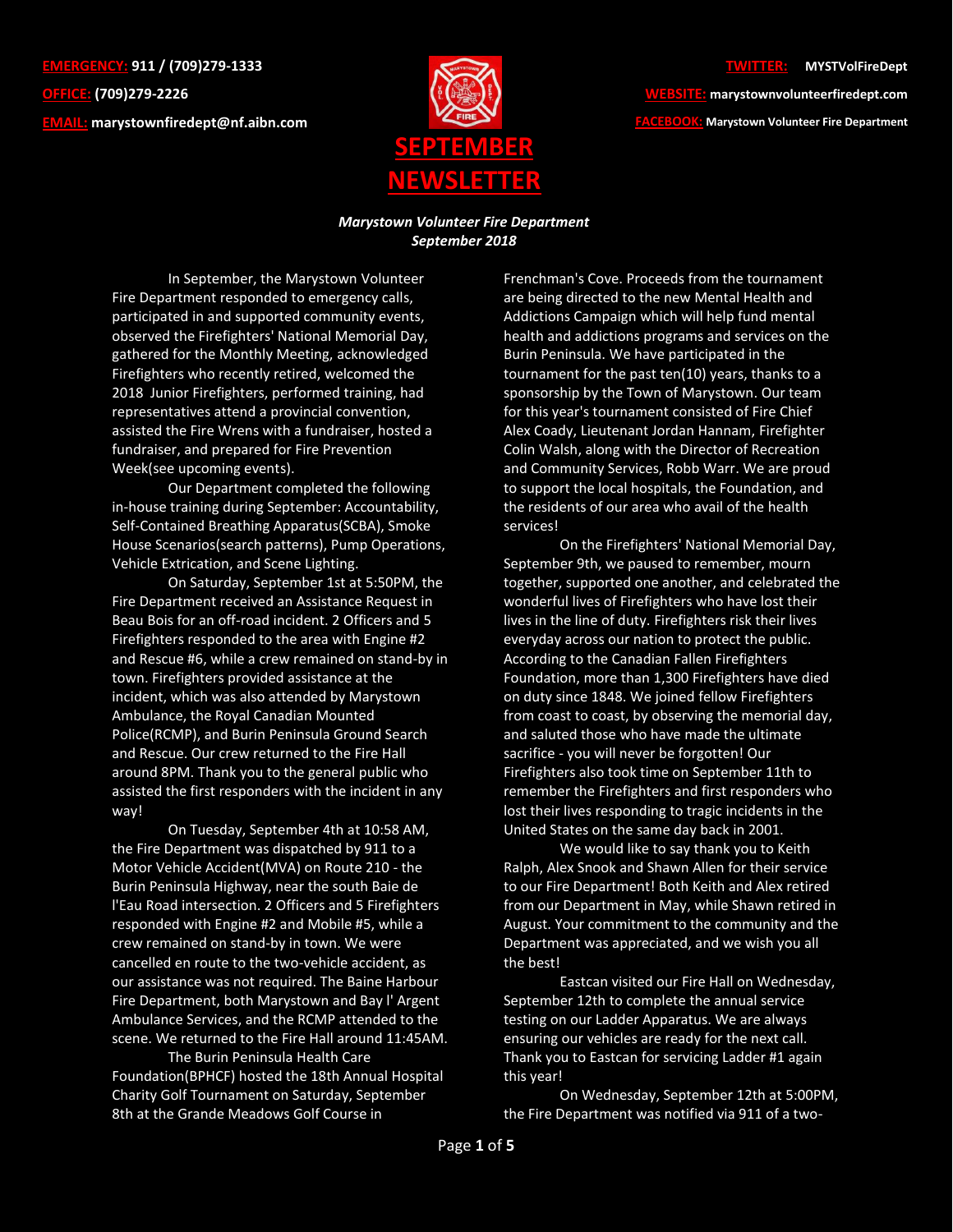vehicle Motor Vehicle Accident(MVA) on McGettigan Boulevard in front of the North Atlantic gas station. 6 Officers and 12 Firefighters responded to the scene with Ladder #1, Engine #3 and Rescue #4. Extrication was required for an occupant of one of the vehicles, and two individuals were transported to hospital by Marystown Ambulance. The RCMP also attended to the scene, and we returned to the Fire Hall at 5:30PM.

On Thursday, September 13th at 12:22PM, the Fire Department received notification of a commercial Fire Alarm activation at 15 School Road at Marystown Central High School(MCHS). 4 Officers and 4 Firefighters responded to the location with Engine #3 and Rescue #4. Upon arrival, the alarm activation was confirmed as false and we returned to the Fire Hall.

The third offering of our Junior Firefighter Program began on Thursday, September 13th with eight(8) students, sponsor representatives and parents in attendance. One(1) of the students was a graduate of the previous program, and returned this year as an Assistant. The first night of the program was an Orientation, followed by gear assignments and a tour. The students also received a visit from Premier Dwight Ball, MHA Mark Browne, and Minister Christopher Mitchelmore on the first night of the program, as they were in the area - Thank you for the visit, we appreciated it! We are proud to offer this opportunity to local high school students, Grades 11 & 12. Thank you to the Committee and the Fire Department for continuously supporting the program, along with the Town of Marystown, the Heritage Baptist Church and our new sponsors, Hickman Automotive Group - Burin and Git 'Er Done! The program continued on Thursday nights through September with the following drills: Fire Behaviour, Portable Fire Extinguishers, Ropes and Knots, and Apparatus and Equipment Familiarization.

On Monday, September 17th at 10:56PM, the Fire Department was notified by 911 of a Motor Vehicle Accident(MVA) on Route 210 - The Burin Peninsula Highway, north of the Jean de Baie intersection. A crew of 2 Officers and 4 Firefighters responded to the scene of the single-vehicle accident with Ladder #1 and Mobile #5, while another crew remained on stand-by at the Fire Hall. Occupants of the vehicle were transported to the Burin Peninsula Health Care Center(BPHCC). The RCMP also attended to the scene, and our crew returned to the Fire Hall at 12:06AM.

Burin Peninsula Voice Against Violence and the Grace Sparkes House hosted the annual "Take Back the Night" march on Friday evening, September 21st. We assisted with their parade again this year, which raises awareness of violence against women.

The march began at Jane's Pond, travelled along Harris Drive, ending at the Summer Games Building(Track and Field Complex). Engine #2 followed at the rear of the march to assist with protecting the participants, as it was led to the Track and Field by the RCMP.

The Newfoundland and Labrador Association of Fire Services hosted the 54th Annual Convention in Clarenville from Friday, September 28th to Sunday, September 30th. The Convention events included training sessions, presentations, demonstrations, a trade show, networking sessions, a banquet and a memorial service. Representatives from Fire Departments all over Newfoundland and Labrador were in attendance for the weekend-long convention. Fire Chief Alex Coady, Captain Wayde Clarke and Firefighter Kenneth Rideout were our delegates at the Convention, while Firefighter Justin Bolt attended for the Association as their Public Relations.

The Fire Wrens hosted the [Marystown Fall](https://www.facebook.com/events/1459595937420152/?acontext=%7B%22source%22%3A4%2C%22action_history%22%3A%22%5B%7B%5C%22surface%5C%22%3A%5C%22group%5C%22%2C%5C%22mechanism%5C%22%3A%5C%22surface%5C%22%2C%5C%22extra_data%5C%22%3A%5B%5D%7D%5D%22%2C%22has_source%22%3Atrue%7D&source=4&action_history=%5B%7B%22surface%22%3A%22group%22%2C%22mechanism%22%3A%22surface%22%2C%22extra_data%22%3A%5B%5D%7D%5D&has_source=1&fref=gs&dti=109360349094838&hc_location=group)  [Expo](https://www.facebook.com/events/1459595937420152/?acontext=%7B%22source%22%3A4%2C%22action_history%22%3A%22%5B%7B%5C%22surface%5C%22%3A%5C%22group%5C%22%2C%5C%22mechanism%5C%22%3A%5C%22surface%5C%22%2C%5C%22extra_data%5C%22%3A%5B%5D%7D%5D%22%2C%22has_source%22%3Atrue%7D&source=4&action_history=%5B%7B%22surface%22%3A%22group%22%2C%22mechanism%22%3A%22surface%22%2C%22extra_data%22%3A%5B%5D%7D%5D&has_source=1&fref=gs&dti=109360349094838&hc_location=group) on Saturday, September 29th at the Marystown Hotel, and Convention Center and it was another great success. The event raised in excess of \$3,700 - Awesome!! The event was spearheaded and organized by Fire Wrens Vice-President Melissa Saint, and she was supported by her fellow Fire Wrens, Firefighters and family members of our Firefighters. There were 50+ vendors with displays at the Expo, and residents from all over the Burin Peninsula visited to view and purchase items and services from them. The Fire Department's Fire Prevention Committee was also set-up at the event to promote fire prevention and safety, just a week ahead of this year's Fire Prevention Week. Sparky the Fire Dog made a visit around the lunch hour and was a highlight for the children as always. Firefighters had a boot to fill with monetary donations at the location too, as part of the Annual Boot Drive for Muscular Dystrophy which took place the same day. Congratulations to Janice Barrett, winning \$500 on the 50/50, and to the winners of the door prizes throughout the day. We would like to sincerely thank the general public and the vendors for supporting the Fire Wrens, and the Fire Wrens for their continued support of the Marystown Fire Department!

The Marystown Volunteer Fire Department appreciates all of the support shown for our Muscular Dystrophy Boot Drive on Saturday, September 29th! We are very pleased to announce that we raised approximately \$3,000 through your generous donations! With donations like yours to "fill the boot," people who suffer from any of the 150 + different types of Muscular Dystrophy receive valuable services, and funds also assist with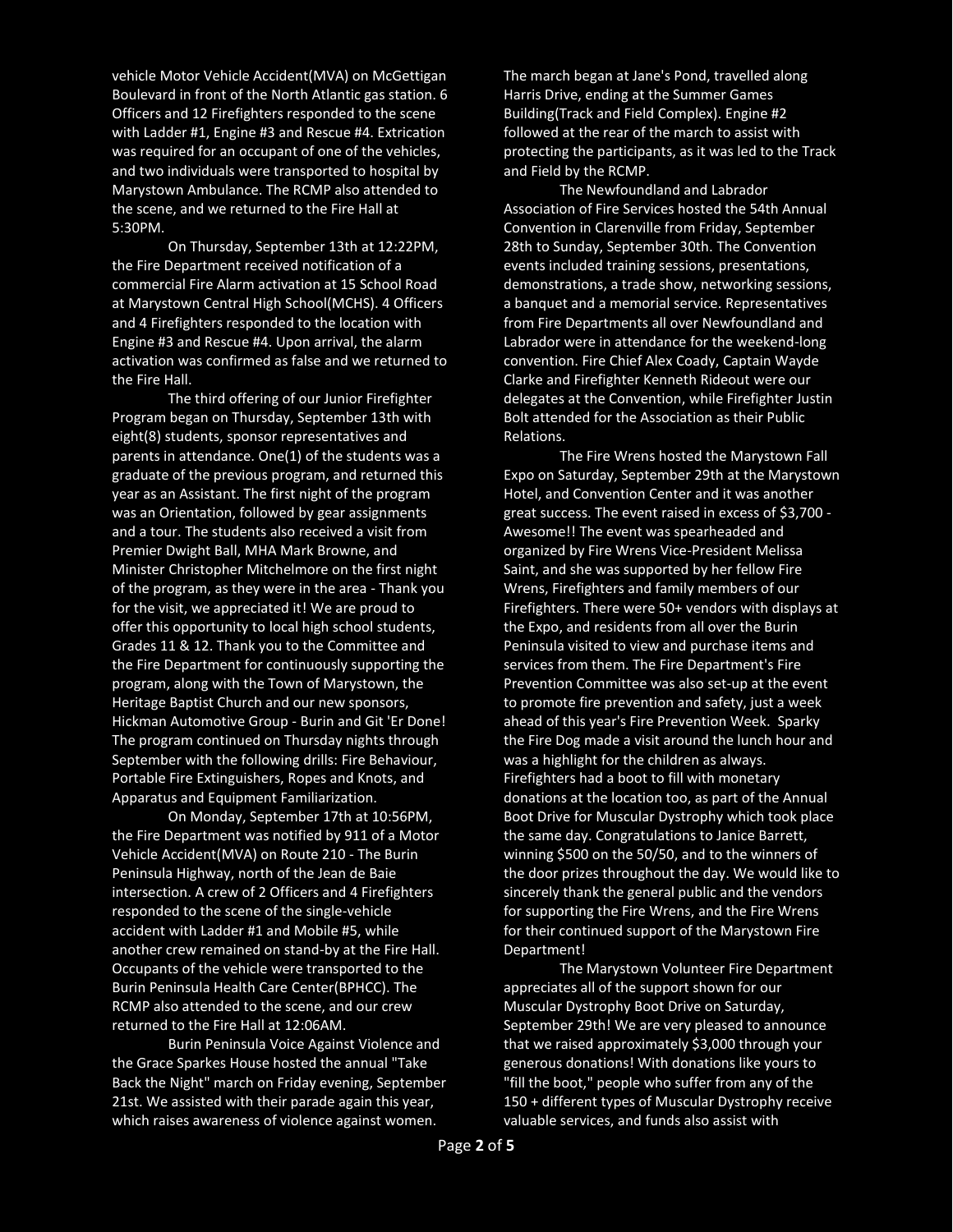research. A special thank you to No Frills, Sobeys and Walmart for allowing us to set up at your locations again this year, along with the organizers of the Fall Expo for providing us with a booth at their event! A special thank you to the staff of Sobeys for their generous donation too. To our Firefighters and Junior Firefighters who volunteered at each location, we appreciate all the help you provided during the fundraiser! The Marystown Volunteer Fire Department, through the Muscular Dystrophy Committee chaired by Justin Green, is proud to organize and host fundraising activities for the "Fight to Make Muscles Move." Our Department has been a proud supporter of Muscular Dystrophy Canada since 1983. During our years of support, we have contributed more than \$80,000 toward the cause through the generosity of the public. As we continue supporting the cause in unison with many Fire Departments from all across Canada, we thank you ever so much for your continued support!

## *Upcoming Events:*

**\* Sunday, October 7th, 2018** - Attendance at the St. Michael and All Angels Anglican Church Service at 11AM for the official beginning of Fire Prevention Week.

**\* Sunday, October 7th, 2018** - Fire Prevention Week Parade beginning at 2PM from the Fire Hall and continuing through the community.

**\* Tuesday, October 9th - Friday, October 12th, 2018** - Fire Prevention School Visits and Presentations at Sacred Heart Academy for grades Kindergarten to Seven.

**\* Thursday, October 11th, 2018** - Fire Prevention Week Open House at the Fire Hall beginning at 7:00PM. Come out and meet your local firefighters, view our emergency vehicles/equipment and Fire Hall, enjoy a visit from Sparky the Fire Dog, along with treats and takeaways.

**\* Friday, October 12th, 2018** - Fire Prevention Daycare Visits and Presentations at Daycares in the community.

**\* Saturday, October 13th, 2018** - 47th Annual Firefighters Banquet beginning at 6:30PM at St. Gabriel's Hall, with a Dance to follow at 10:30PM.

**\* Saturday, October 14th, 2018** - Participation in the Active for Autism Walk beginning at 2PM at the Track and Field Complex. **\* Wednesday, October 31st, 2018** - Annual Halloween Treat Giveaway. Look for our firefighters in your neighbourhood and when you see us parked with our lights flashing, stop by for a treat.



**Picture 1. Annual Hospital Charity Golf Tournament**



**Picture 2. Annual Ladder Apparatus Servicing**



**Picture 3. MVA on McGettigan Boulevard**



**Picture 4. 2018 Junior Firefighter Class with Premier Ball, MHA Browne, Minister Mitchelmore & Firefighters**



**Picture 5. Smokehouse Scenarios Drill**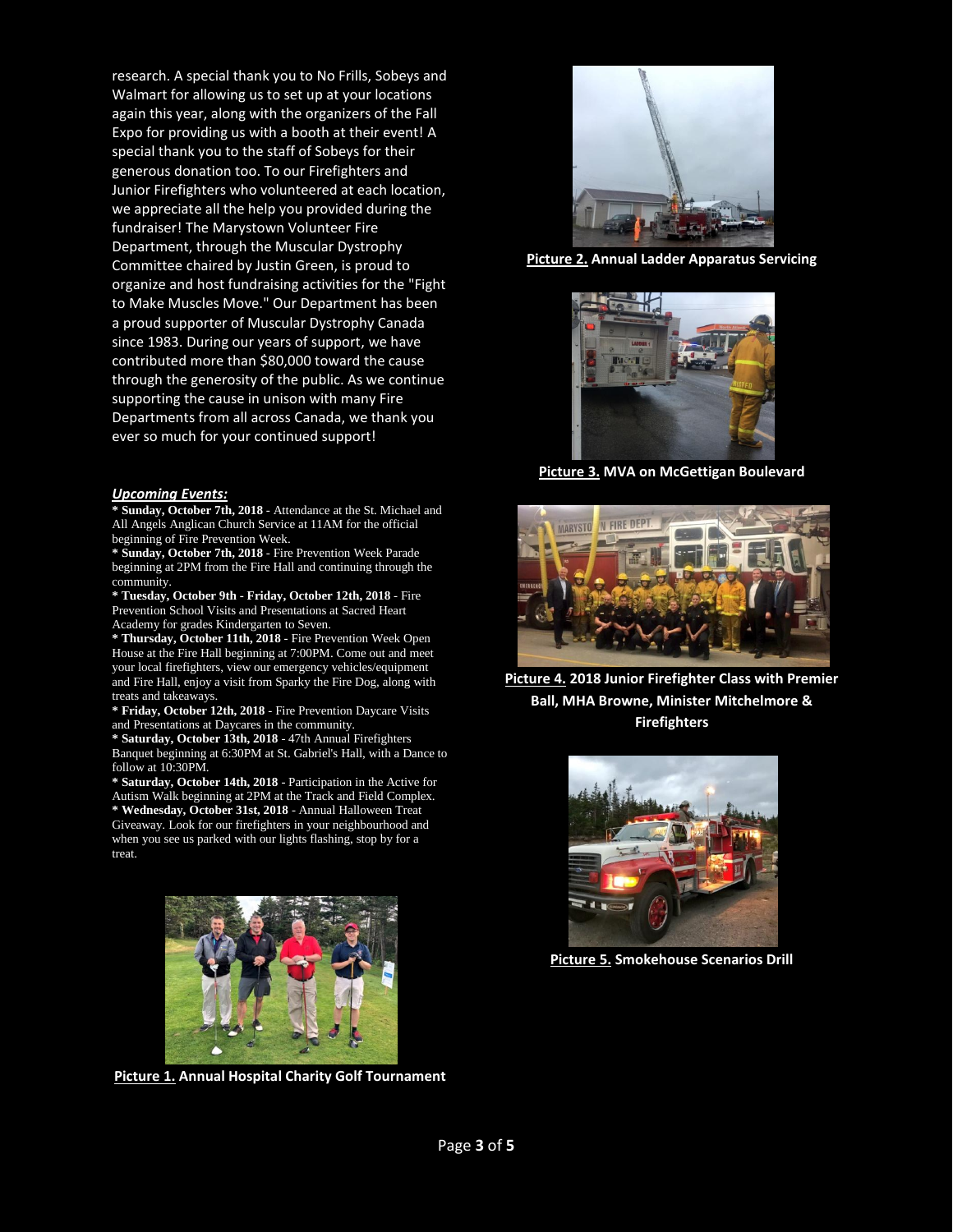

**Picture 6. Vehicle Extrication Training**



**Picture 7. Fire Extinguisher Training with the Junior Firefighters**



**Picture 8. Take Back the Night March**



**Picture 9. Muscular Dystrophy Boot Drive**



**Picture 10. Muscular Dystrophy Boot Drive**



**Picture 11. Muscular Dystrophy Boot Drive**



**Picture 12. Muscular Dystrophy Boot Drive**



**Picture 13. Marystown Fall Expo**